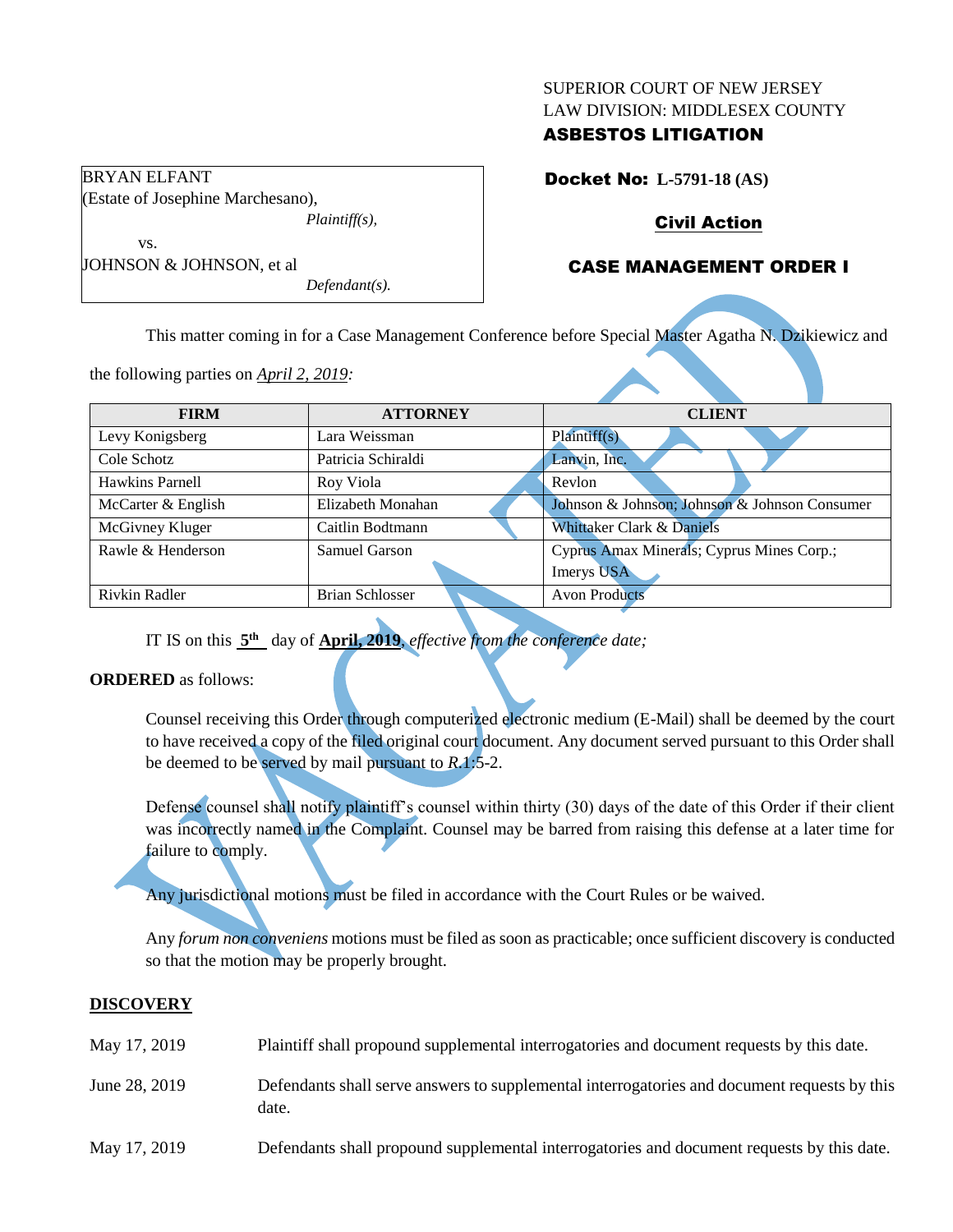| June 28, 2019      | Plaintiff shall serve answers to supplemental interrogatories and document requests by this<br>date.                                                                                                        |
|--------------------|-------------------------------------------------------------------------------------------------------------------------------------------------------------------------------------------------------------|
| September 30, 2019 | Fact discovery, including depositions, shall be completed by this date. Plaintiff's counsel shall<br>contact the Special Master within one week of this deadline if all fact discovery is not<br>completed. |
| September 30, 2019 | Depositions of corporate representatives shall be completed by this date.                                                                                                                                   |

### **EARLY SETTLEMENT**

April 9, 2020 Settlement demands shall be served on all counsel and the Special Master by this date.

### **MEDICAL EXPERT REPORT**

| November 29, 2019 | Plaintiff shall serve medical expert reports by this date. |  |  |
|-------------------|------------------------------------------------------------|--|--|
|-------------------|------------------------------------------------------------|--|--|

- November 29, 2019 Upon request by defense counsel, plaintiff is to arrange for the transfer of pathology specimens and x-rays, if any, by this date.
- January 31, 2020 Defendants shall identify its medical experts and serve medical reports, if any, by this date. In addition, defendants shall notify plaintiff's counsel (as well as all counsel of record) of a joinder in an expert medical defense by this date.

### **LIABILITY EXPERT REPORTS**

- November 29, 2019 Plaintiff shall identify its liability experts and serve liability expert reports by this date or waive any opportunity to rely on liability expert testimony.
- January 31, 2020 Defendants shall identify its liability experts and serve liability expert reports, if any, by this date or waive any opportunity to rely on liability expert testimony.

## **SUMMARY JUDGMENT MOTION PRACTICE**

November 29, 2019 Plaintiff's counsel shall advise, in writing, of intent not to oppose motions by this date.

February 28, 2020 Summary judgment motions shall be filed no later than this date.

March 27, 2020 Last return date for summary judgment motions.

## **ECONOMIST EXPERT REPORTS**

- November 29, 2019 Plaintiff shall identify its expert economists and serve expert economist report(s), if any, by this date or waive any opportunity to rely on economic expert testimony.
- January 31, 2020 Defendants shall identify its expert economists and serve expert economist report(s), if any, by this date or waive any opportunity to rely on economic expert testimony.

#### **EXPERT DEPOSITIONS**

May 1, 2020 Expert depositions shall be completed by this date. To the extent that plaintiff and defendant generic experts have been deposed before, the parties seeking that deposition in this case must

 $\_$  , and the set of the set of the set of the set of the set of the set of the set of the set of the set of the set of the set of the set of the set of the set of the set of the set of the set of the set of the set of th